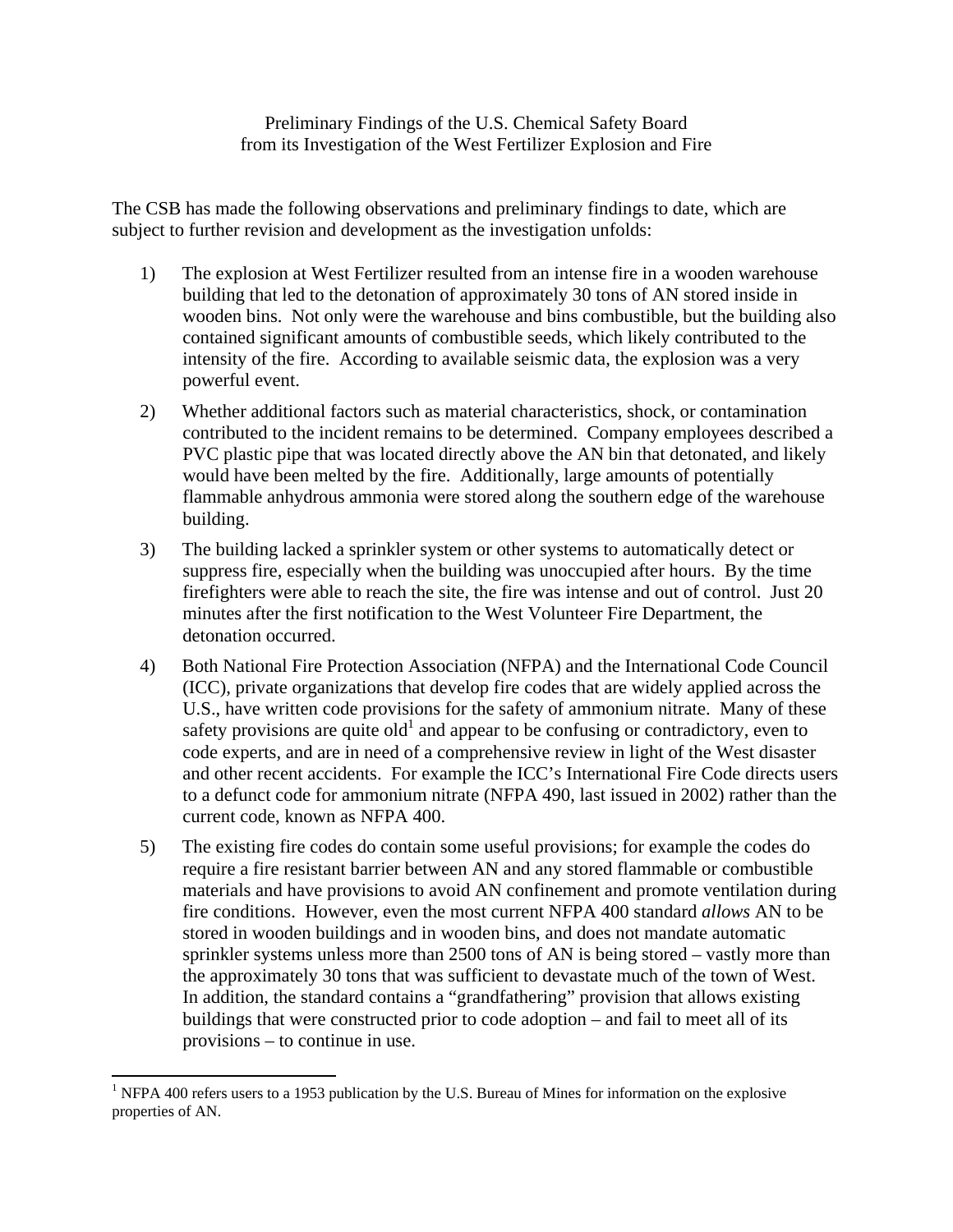- 6) Texas has not adopted a statewide fire code, and state law actually prohibits most smaller rural counties from adopting a fire code. McLennan County, where the West facility was located, had not adopted a fire code, although it technically had the authority to do so because of its proximity to the more populous Bell County. The West Fertilizer facility was thus not required to follow any NFPA or ICC recommendations for the storage of AN.
- 7) Although some U.S. distributors have constructed fire-resistant concrete structures for storing AN, fertilizer industry officials have reported to the CSB that wooden buildings are still the norm for the distribution of AN fertilizer across the U.S.
- 8) Industry has developed other forms of ammonium nitrate that are reported to reduce or eliminate the risk of accidental detonation. For example, compounding the ammonium nitrate with calcium carbonate (limestone) "practically eliminates any risk of explosion in its storage, transportation, and handling," while preserving the AN's nutritive value.<sup>2</sup> Calcium ammonium nitrate fertilizers have been widely used in Europe. Ammonium sulfate nitrate also has been found to be non-explosive provided the percentage of AN is held below about  $37\%$ .<sup>3</sup>
- 9) The federal OSHA standard for "Explosives and Blasting Agents" (29 CFR 1910.109) does have requirements for ammonium nitrate fertilizer; its provisions are similar to the NFPA codes. Unlike the NFPA codes – which West was not legally required to follow under any fire code – the OSHA standard would have applied. Like NFPA, however, the OSHA standard does not prohibit wooden bins or wooden construction, and does not require sprinklers unless more than 2500 tons of AN is present. However, OSHA public records indicate that OSHA last inspected the facility in 1985, and no citations were issued under the "Explosives and Blasting Agents" standard.
- 10) OSHA's Process Safety Management standard (29 CFR 1910.119) or PSM was adopted in 1992 and is designed to prevent catastrophic workplace incidents involving highly hazardous chemicals. PSM requires companies to have a variety of management elements to prevent catastrophic incidents, such as conducting hazard analyses and developing emergency plans. Ammonium nitrate is not, however, one of the listed chemicals that triggers PSM coverage. The PSM standard also contains an exemption for retail facilities.
- 11) The EPA's Risk Management Program rule (40 CFR Part 68) or RMP was adopted in 1996 and is designed to prevent catastrophic offsite and environmental damage from extremely hazardous substances. As the name suggests, the rule requires covered facilities to develop a Risk Management Plan, implement various safety programs, and analyze offsite consequences from potential accidents. Once again, however, ammonium nitrate is not one of the listed chemicals that triggers RMP coverage. West Fertilizer was RMP-covered due to its stored ammonia, and the company's offsite consequence analysis considered only the possibility of an ammonia leak, not an explosion of ammonium nitrate.

<sup>&</sup>lt;sup>2</sup> Calcium ammonium nitrate (CAN) must still be protected from contamination with other chemicals that can resensitize it to detonation. See Popovici Ipochim, N.N.; Icechim, M.M.; "Other Ammonium Nitrate Fertilizers;" In Keleti, C. (ed.); *Nitric Acid and Fertilizer Nitrates*; New York: Marcel Dekker Inc., 1985. <sup>3</sup> *Ibid.*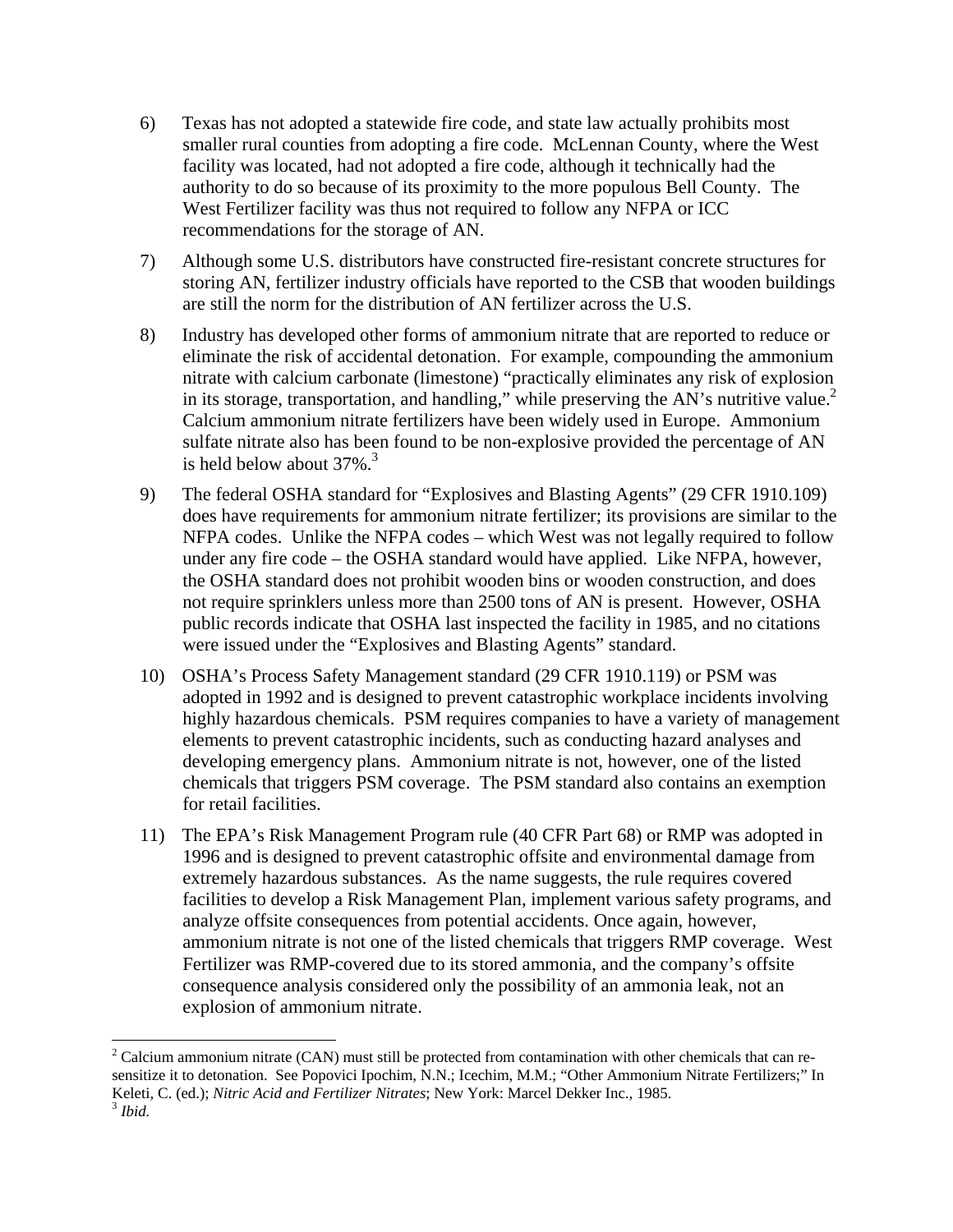- 12) OSHA considered adding ammonium nitrate along with other highly reactive chemicals to its list of PSM-covered substances in the late 1990's. However, this proposal was shelved in 2001. In developing the RMP regulation, the EPA did not explicitly include explosives or reactive chemicals in the list of covered chemicals. In 2002, the CSB issued a study on reactive hazards, identifying 167 prior reactive incidents (including a 1994 explosion at an ammonium nitrate manufacturer). The Board recommended that both OSHA and EPA expand their standards to include reactive chemicals and hazards. However, neither agency has yet acted upon the recommendations.
- 13) No federal, state, or local standards have been identified that restrict the siting of ammonium nitrate storage facilities in the vicinity of homes, schools, businesses, and health care facilities. In West, Texas, there were hundreds of such buildings within a mile radius, which were exposed to serious or life-threatening hazards when the explosion occurred on April 17.
- 14) West volunteer firefighters were not made aware of the explosion hazard from the AN stored at West Fertilizer, and were caught in harm's way when the blast occurred. NFPA recommends that firefighters evacuate from AN fires of "massive and uncontrollable proportions." Federal DOT guidance contained in the Emergency Response Guidebook, which is widely used by firefighters, suggests fighting even large ammonium nitrate fertilizer fires by "flood[ing] the area with water from a distance." However, the response guidance appears to be vague since terms such as "massive," "uncontrollable," "large," and "distance" are not clearly defined. All of these provisions should be reviewed and harmonized in light of the West disaster to ensure that firefighters are adequately protected and are not put into danger protecting property alone.
- 15) While U.S. standards for ammonium nitrate have apparently remained static for decades, other countries have more rigorous standards covering both storage and siting of nearby buildings. For example, the U.K.'s Health and Safety Executive states in guidance dating to 1996 that "ammonium nitrate should normally be stored in single storey, dedicated, well-ventilated buildings that are constructed from materials that will not burn, such as concrete, bricks or steel."<sup>4</sup> The U.K. guidance calls for storage bays "constructed of a material that does not burn, preferably concrete."
- 16) CF Industries, a principal manufacturer of AN that was one of the suppliers to West, also recommends more rigorous safeguards in its Material Safety Data Sheet (MSDS) for the chemical. In the section entitled "Handling and Storage," CF recommends that "Storage construction should be of non-combustible materials and preferably equipped with an automatic sprinkler system."<sup>5</sup> Although companies are required to issue MSDS's, the recipients of this information like West Fertilizer are not obligated to follow the recommended safety precautions. West lacked these safeguards.
- 17) The Bureau of Alcohol, Tobacco, Firearms, and Explosives (ATF) has regulations for ammonium nitrate used as an explosive but these do not apply to ammonium nitrate used as fertilizer. The U.S. Department of Homeland Security has reporting

 <sup>4</sup> U.K. Health and Safety Executive; "Storing and Handling Ammonium Nitrate;" Available from http://www.hse.gov.uk/pubns/indg230.pdf

<sup>5</sup> http://www.cfindustries.com/pdf/Ammonium-Nitrate-Amtrate-MSDS.pdf